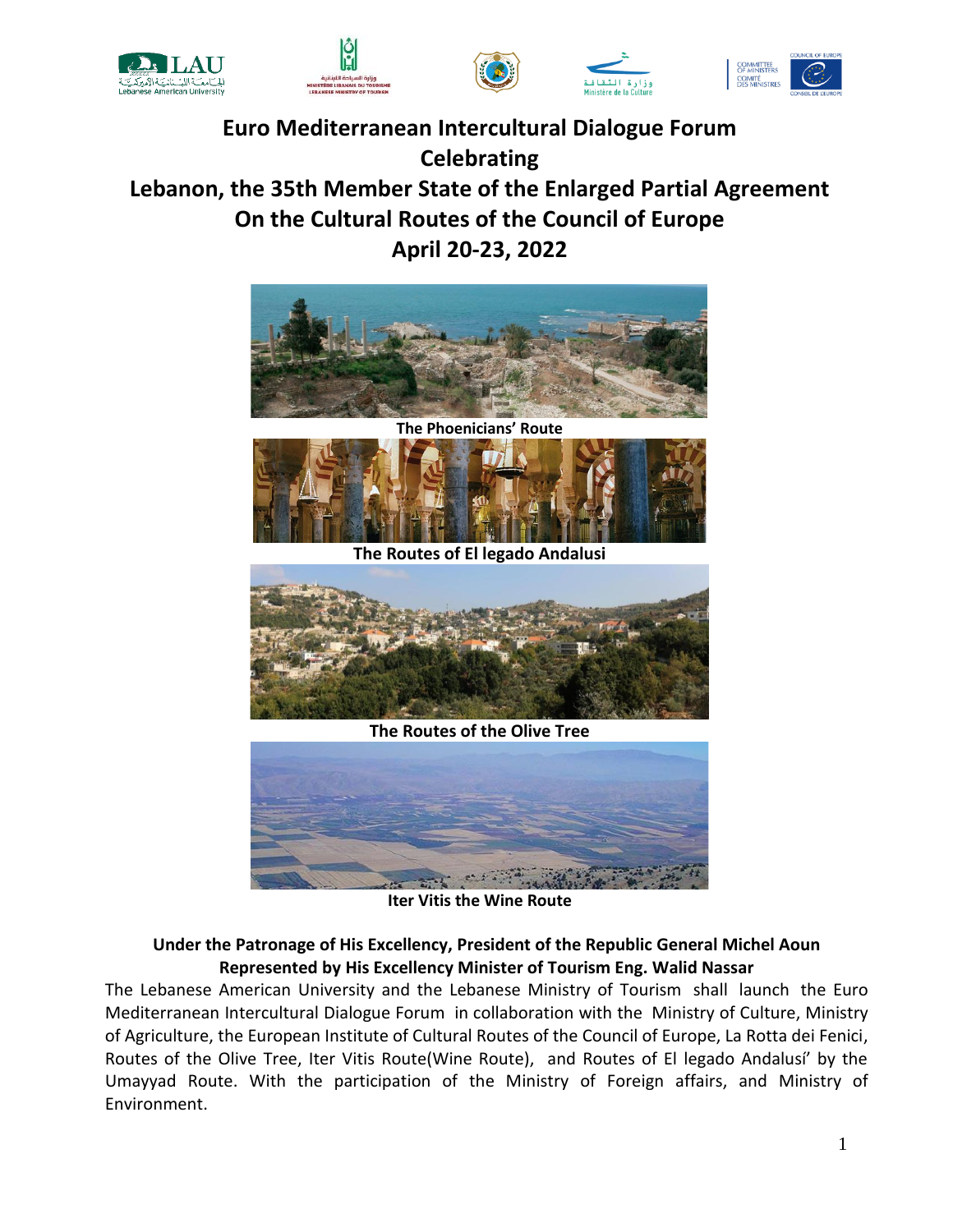







The Forum will focus on enhancing the joint mission of the Lebanese Ministry of Tourism and the Lebanese American University to disseminate knowledge about the history of Lebanon and will seek to sustain Lebanon's intercultural dialogue and connectivity with the confederation of the Euro-Mediterranean cities to promote Lebanon's Cultural Tourism industry towards boosting its Economy.

The program shall include the following activities:

- 1. Celebration of Lebanon, the 35th Member State of the Enlarged Partial Agreement on Cultural Routes of the Council of Europe,
- 2. Announcement of the Intercultural Dialogue Academy for Lebanon,
- 3. The inauguration of the Phoenicians' Route Museum in the historical district of Jounieh
- 4. To celebrate Bkassine declaration as one of the best tourist villages in the world, as part of the initiative of the World Tourism Organization (UNWTO).

## **Program:**

# **Day 1. Arrival Day: Wednesday April 20 check in Hotel**

## **6.30-8.00pm visit to the National Archaeological Museum, Beirut**

The participants from the European Institute of Cultural Routes, and the representatives from the participant ministries will be visiting the National Archaeological Museum in Beirut.

## **Documentary of the National Museum**

Tour of the museum led by Dr. Sarkis Khoury, General Director of the Department of Antiquities 8.30 pm dinner in downtown Beirut

# **DAY 2. Thursday April 21, 2022**

## **Celebration of Lebanon, the 35th Member State of the (EPA) Cultural Routes of the Council of Europe, and Launch of the Intercultural Dialogue Academy for Lebanon Auditorium Selina Corban, LAU Byblos- Starts at 9.50am**

|                    | 10.50 - 10.55                                                                                                                                                                                                                      | Short film (rise above Lebanon)                                                                                 |
|--------------------|------------------------------------------------------------------------------------------------------------------------------------------------------------------------------------------------------------------------------------|-----------------------------------------------------------------------------------------------------------------|
| $10.10 - 10.50$ am | 10.00am - 10.10 am Welcome Address: Dr. Michel Mawad President, LAU<br>Officials greetings<br>Minister of Agriculture, Dr Abbas Hajj Hasan<br>Minister of Culture, Judge Mohammad Mortada<br>Minister of Tourism Eng. Walid Nassar |                                                                                                                 |
| 9.50 am            |                                                                                                                                                                                                                                    | Opening Session, Master of Ceremony. Mrs. Elissar Baalbaky,<br>President of the Lebanese Tour Guide Syndicates. |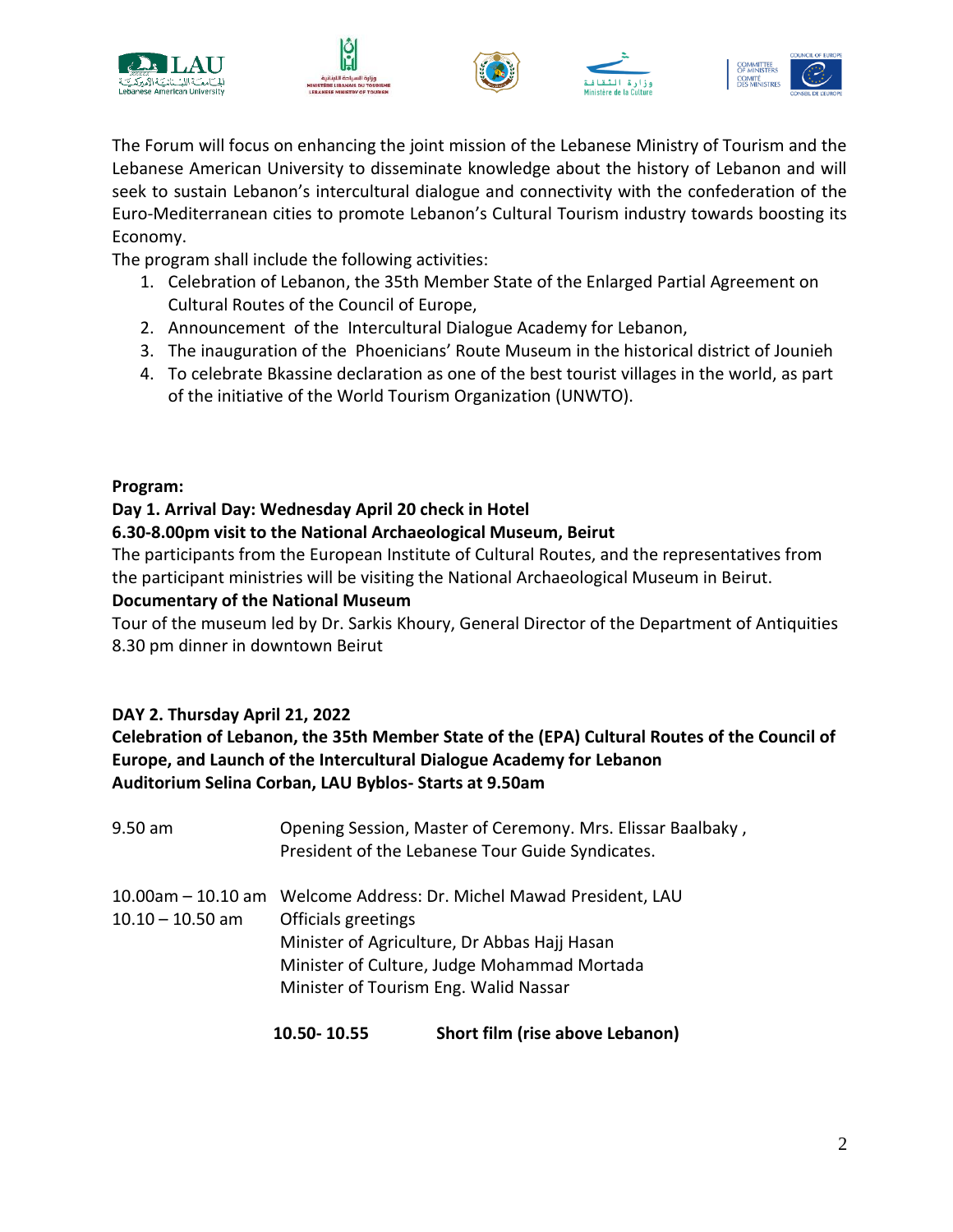





۔<br>اف

Ministère de la Ci



| 10.55 - 11.25      | Institutional greetings                                                                                                 |
|--------------------|-------------------------------------------------------------------------------------------------------------------------|
| $10:55 - 11.05$ am | Dr. Stefano Dominioni, Executive Director, EICR, Council of Europe                                                      |
| $11.05 - 11.15$ am | Mrs. María de la Concepción de Santa Ana Fernández, Managing Director,<br>Legado Andalusia                              |
| 11.15-11.25        | Dr. Antonio Barone, Director of the Phoenicians' Route                                                                  |
| 11.25-11.35am      | Coffee break                                                                                                            |
| 11.50-12.00pm      | Dr Rachid Chamoun, Action Plans by "the Phoenicians' Route".                                                            |
| 12.00-12.30pm      | Dr. Maroun Daccache, Architect of the "Phoenician Museum", Jounieh                                                      |
| $12.30 - 1.00$ pm  | Mr. Pierre Doumet, President of the Association for the Protection of<br>Jabal Moussa "High Mountain Phoenician center" |
| 1.00-1.30pm        | Mr. Wissam Zaarour, President, Council of Byblos, "Alphabet Museum"                                                     |
| 1.30-1.40pm        | Q&A moderated by Dr. Rachid chamoun                                                                                     |
| $1:40 - 2.40$ pm   | Reception in the outdoor area                                                                                           |
| $2:40 - 4:30$ pm   | Visit Byblos Heritage Site and LAU-LCF foundation                                                                       |
|                    | Led by Prof. Antoine Lahoud                                                                                             |
| 4.30pm             | Visit by the Wine Route to Monastery Saint Maroun Annaya.                                                               |
|                    | Welcome Note by Father Naamtallah Hashem, President of Maronite<br>Order                                                |
|                    | Director General of the Ministry of Agriculture, Mr Loius Lahoud                                                        |
|                    | Minister of Tourism, Eng. Walid Nassar                                                                                  |
|                    | Lebanese PM Mr. Najib Mikati                                                                                            |
|                    | Dinner                                                                                                                  |
|                    |                                                                                                                         |

# **DAY 3. Friday April 22, 2022, Launch of the Phoenician Museum Municipality Of Jounieh: Starts at 9.50am**

| 9.50am                            | Opening Session, Master of Ceremony. Mrs. Elissar Baalbaky,<br>President of the Lebanese Tour Guide Syndicates.                                                                                                                                  |
|-----------------------------------|--------------------------------------------------------------------------------------------------------------------------------------------------------------------------------------------------------------------------------------------------|
| $10.00 - 10.10$ am                | Welcome Address: Juan Hobeich, President of the Council of Jounieh                                                                                                                                                                               |
| $10.10 - 11.00$ am<br>11.00-11.10 | Officials greetings<br>Dr. Michel Mawad President, Lebanese American University<br>Minister of Agriculture, Dr Abbas Hajj Hasan<br>Minister of Culture, Judge Mohammad Mortada<br>Minister of Tourism Eng. Walid Nassar<br>Short film on Jounieh |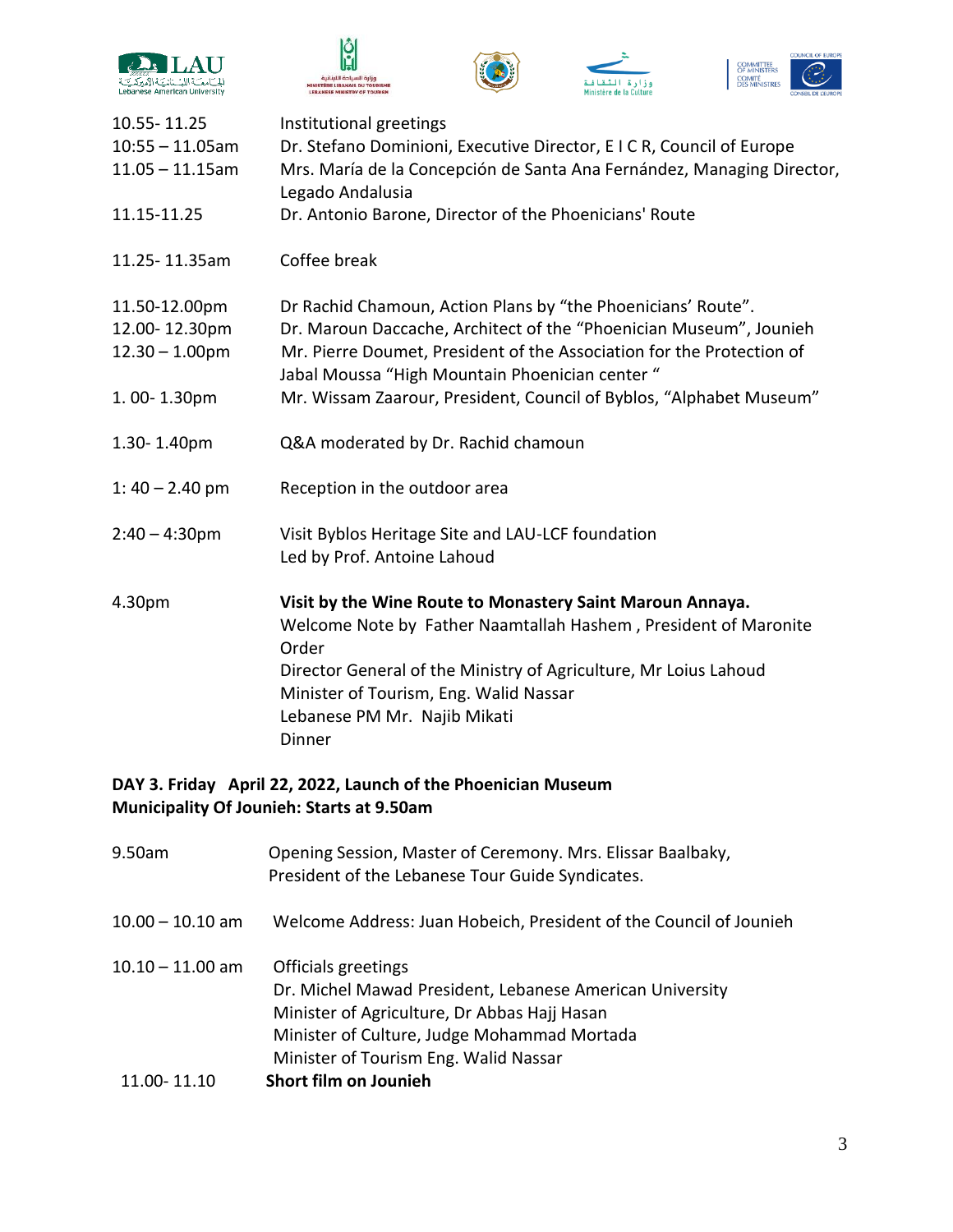







| $11.10 - 12.00$ pm | Institutional greetings                                                                                                                |
|--------------------|----------------------------------------------------------------------------------------------------------------------------------------|
| $11.10 - 11.20$ am | Mr Zafer Chaoui, president of the national institute of Vine and wine                                                                  |
| $11.20 - 11.30$ am | Mrs. Emanuela Panke, President, Iter Vitis vine Route                                                                                  |
| $11.30 - 11.40$ am | Dr. Christiane Assaf National association for Lebanese olive and olive oil                                                             |
| 11.40 - 11.50 am   | Dr. Marinella KATSILIERI, Secretary General of the Board of Directors, The<br>Routes of the Olive Tree                                 |
| 11.50-12.15pm      | Dr. Rachid Chamoun, Honorary President of the Phoenicians' Route<br>Smart ways Lebanon by the Phoenicians' Route                       |
| 12.15 - 12.25pm    | Q&A moderated by Dr. Rachid Chamoun                                                                                                    |
| 12.25-12.35pm      | Coffee break                                                                                                                           |
| 12.35-12.45pm      | Walk in the old souk to the New Phoenician Museum                                                                                      |
| $1.10 - 3.00$ pm   | Exhibition and Reception at the Museum                                                                                                 |
| 3.00pm             | <b>Field Trips to North Lebanon</b><br>Visit by the Wine Route and the route of the Olive Tree<br>Bchaaleh, Kfiffan, and Ixsir Winery. |

## **Day 4. Saturday Morning April 23. Bkassine, South Lebanon Bkassine / Best Tourism Villages Festive Ceremony**

- Welcome note by Mr. Habib Hares, president of the council of Bkassine
- Dr. Stefano Dominioni, Executive Director, E I C R, Council of Europe
- Minister of Tourism Eng. Walid Nassar

UNWTO announced in Madrid , Spain, on December 2021 as a pilot project, the Best Tourism Villages by UNWTO, recognizing Bkassine village and 43 other villages from 32 countries, as best examples of rural communities that embraced tourism to provide opportunities and drive sustainable development.

The Municipality of Bkassine with the collaboration of the Ministry of Tourism will celebrate this achievement within a special journey in the village \*Bkassine / Best Tourism Villages Festive Ceremony\*

Scheduled on Saturday April 23rd 2022, consisting of various activities among them:

- Promotion and support of competitive, sustainable, and innovative products and experiences that foster the integration of tourism with other sectors enhancing its value chain.
- Installation of Land Art created from natural materials collected from the forest environment with the participation of university students.
- Interactions and testimonials from our partners including Lebanon Mountain Trail, Lebanese Reforestation Initiative, ...Allocation of presence booths for regional handcrafters and agri-food stakeholders, giving them the opportunity to expose their products, exchange their experience and form new connections.